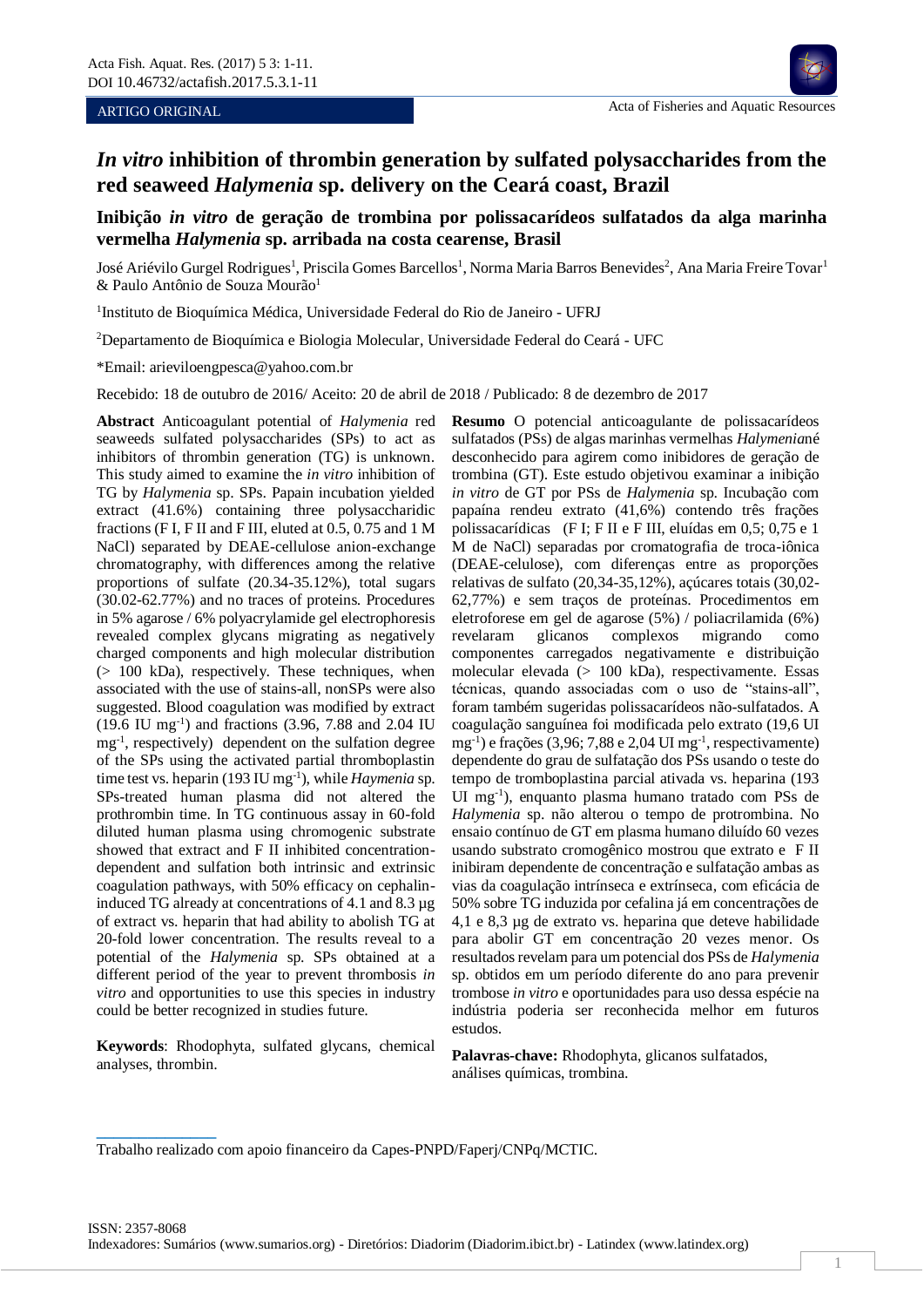## **Introduction**

The blood circulatory diseases and thrombotic disorders have drastically affected the lifestyle of the people in the last decades, especially in developed countries. In conventional clinical therapy primary requires anticoagulants to modulate the homeostatic dysfunctions to allow normal circulation to the different organ systems of the body (Nader et al., 2001). Unfractionated heparin (UHEP), which has specific pentasaccharide sequence with high antithrombin affinity does not found in other anticoagulant sources (Mourão, 2015), is the routinely anticoagulant drug used to treat and prevent deep vein thrombosis, but the production this therapeutic agent is very limited from animal tissues and has elevated risk factors associated to its clinical administration (mainly bleeding and UHEP-induced thrombocytopenia) (Nader et al., 2001).

Seaweeds (marine macroalgae) arise as safer natural anticoagulants because they have high contents of extracellular matrix sulfated polysaccharides (SPs) (Pomin & Mourão, 2008; Rodrigues, Torres, Alencar, Sampaio & Farias, 2009a; Mourão, 2015), without presenting important toxicity and reduced risks of contamination by viral particles (Leite et al., 1998), although varying among species and ecophysiological growth conditions of the algae (Cardozo et al., 2007). These SPs have complex and heterogeneous nature, with molecular masses of more than 100 kDa and highly charged (ester sulfate groups,  $S=O$ ) (Pomin, 2012). Their chemical structures vary among phyla and are overall classified into three polymeric classes 1) sulfated galactans (agar and carrageenan) which are express in Rhodophyceae (Kloareg & Quatrano, 1988; Quinderé et al., 2014; Mourão, 2015); 2) fucans or fuicodan which are found in Phaeophyceae (Pomin & Mourão, 2008; Pomin, 2012; Zhang et al., 2014); and 3), while in Chlorophyceae, sulfated heteropolysaccharides are synthesized showing the greatest variations in terms of structural composition (Pomin & Mourão, 2008; Wang, Wang, Wu & Liu, 2014). On a basis of evolution and phylogenetic distribution, SPs also occur in a great variety of organisms, such as in marine angiosperm *Ruppia maritima* (Aquino, Landeira-Fernandez, Valente, Andrade & Mourão, 2005), freshwater plant *Eicchornia crassipes* (Dantas-Santos et al., 2012) and edible mushroom *Armillariella lellea* (Chang, Lur, Lu & Cheng, 2013).

The biological effects of the seaweeds SPs are widely known on the blood coagulation, when tested in *in vivo* and/or *in vitro* experimental systems for the discovery of alternative tools to clinically-used drugs in the treatment of diseases (Quinderé et al., 2014; Mourão, 2015), and in other systemic dysfunctions, such as on chemically-induced inflammatory processes (Pomin, 2012; Rodrigues et al., 2012). In particular on the haemostatic system, they frequently act as anticoagulants by inhibiting of the intrinsic and/or extrinsic coagulation pathways, when evaluated by measuring the clotting time using the activated partial thromboplastin time (APTT) and prothrombin time (PT) tests, respectively. The anticoagulant potential of these molecules have positive correlation with both sulfate content and molecular size to extend the normal coagulation *in vitro* (Rodrigues, Torres, Alencar, Sampaio & Farias, 2009a; Pomin, 2012; Mourão, 2015).

However, the search for algae anticoagulant SPs as substitutes to UHEP cannot be only restricted to traditional coagulation models due to their limited accuracy to reflect the phases of clot formation; therefore, with low precision for measure only an amount of 5% thrombin generated in a plasma sample (Castoldi & Rosing, 2011). From these experimental limitations, thrombin generation (TG)-based coagulation protocols have been introduced in recent times, not only as novel approaches to predict the coagulability of the plasma after *in vitro* activation to better postulate the clinical events related to hemostasis (bleeding and thrombosis) (Castoldi & Rosing, 2011), but also to develop alternative anticoagulants from different origins. For example, for the native SPs (fucosylated chondroitin sulfate) obtained from the Brazilian sea cucumber *Ludwigothurea grisea*, Mourão et al. (2001) found *in vitro* modulatory effect on TG after induction by both contact-activated and thromboplastin-activated systems. SPs isolated from the seaweeds *Ecklonia kurome* (Ochrophyta) (Nishiro, Fukuda, Nagumo, Fujihara & Kaji, 1999) and *Botryocladia occidentalis* (Rhodophyta) (Glauser et al., 2009) inhibited TG by the prothrombinase complex. It was assessed by Zhang et al. (2014) both pro- and anticoagulant effects of the fucoidan derived from the brown seaweed *Fucus vesiculosus* using calibrated automated thrombography. Recently, a native SPs fraction and its various chemically (HCl-treatment)-modified products, from the red seaweed *Acanthophora muscoides*, were capable of abolishing an *in vitro* TG system induced by intrinsic coagulation pathway using continuous detection assay (Rodrigues et al., 2016). In current reports, Salles et al. (2017) and Rodrigues et al. (2017) isolated SPs from the skin of Nile tilapia (*Oreochromis niloticus*) and from the red seaweed *Gracilaria birdiae*, respectively, displaying *in vitro* TG inhibitions.

The genus *Halymenia* C. Agardh (1817) comprises a taxonomic interrelationship among species of red seaweeds (Halymeniales, Florideophyceae) still not understood within of the phylum Rhodophyta. Algae from this genus have attracted attention not only as sources of carrageenans (the most common types of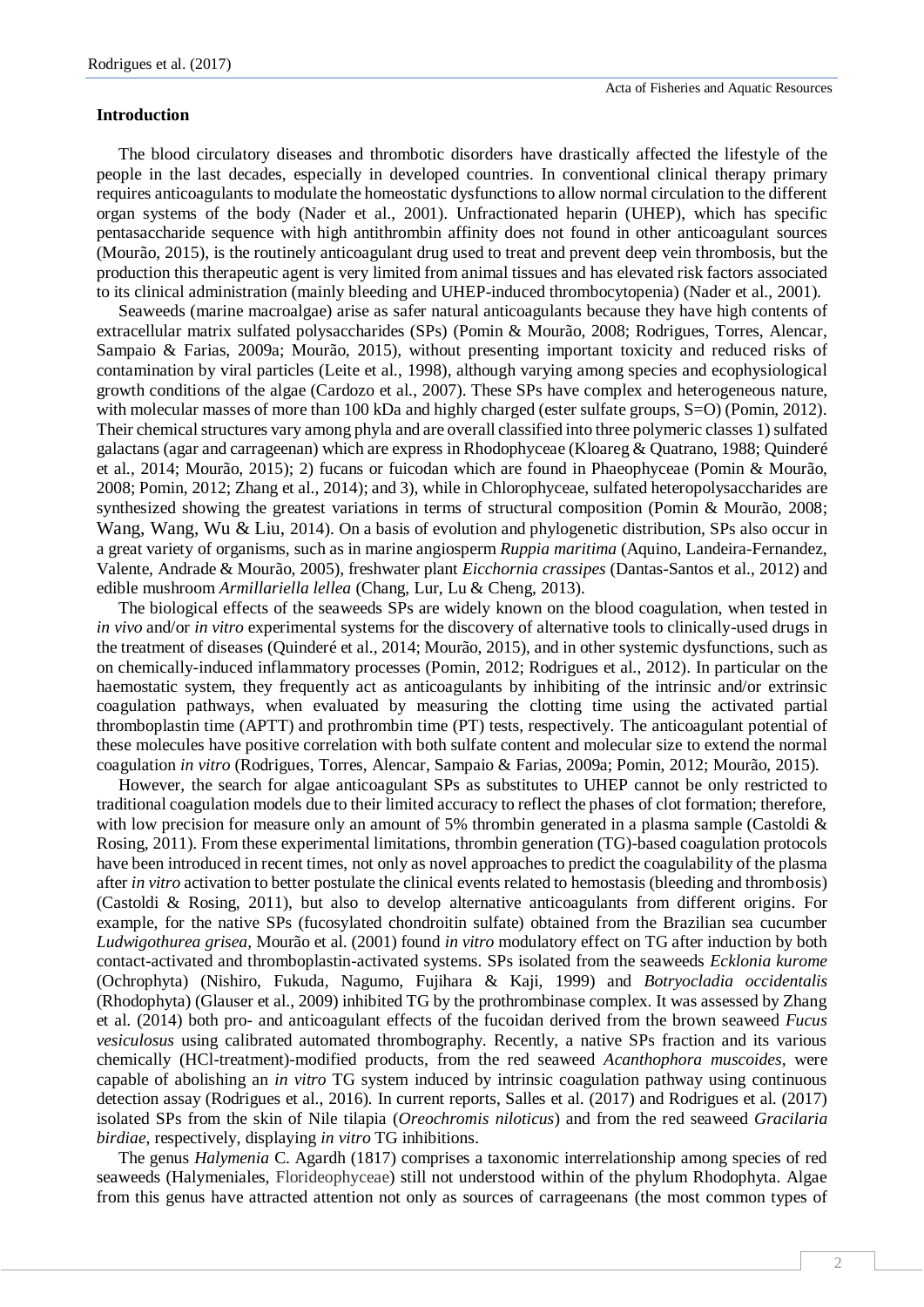commercial carrageenans are the co-polymers kappa, iota and lambda (Silva et al., 2010; Prajapati, Maheriya, Jani & Solanki, 2014)) for the hydrocolloid industry worldwide due to their potentially useful thickening and gelling abilities in food preparations (Lail, Li & Li, 1994; Fenoradosoa et al., 2009), but also in chemotaxonomy (Rodrigues & Farias, 2009), animal healthy (Rodrigues, Júnior, Lourenço, Lima & Farias, 2009b) and pharmacological bioprospection (Rodrigues, Torres, Alencar, Sampaio & Farias, 2009a; Amorim, Rodrigues, Holanda, Mourão & Benevides, 2011; Rodrigues et al., 2011; Rodrigues et al., 2012). Exploring anticoagulant SPs (*Halymenia* species) using *in vitro* TG tests has not been still reported.

The tropical red seaweed *Halymenia* sp. represents a biomass available on the shores of Northeastern coast of Brazil to obtain and evaluate the biotechnological potential of its matrix SPs (Rodrigues & Farias, 2009; Rodrigues et al., 2012). Considering the mentioned, the aim of this study was to analyze the physicalchemical characteristics of the cell-wall SPs of this algal species by combination of agarose and polyacrylamide gel electrophoresis and sequential staining with toluidine blue and stains-all. The anticoagulant potential was also examined by testing the clotting time using both *in vitro* APTT and PT assays. The anti-clotting dynamic of the SPs was further assessed using a TG continuous model in 60-fold diluted human plasma to verify their capacities to prevent thrombosis *in vitro*.

# **Material and Methods**

#### MARINE ALGA SAMPLE COLLECTION AND STRAIN IDENTIFICATION

The delivered Brazilian samples of *Halymenia* sp. were manually collected in June 2010 from tidal region at Flecheiras beach (Trairí, Ceará state) as described (Rodrigues et al., 2012). Collected alga was transported (in plastic bags) to the Carbohydrates and Lectins laboratory (CarboLec), Federal University of Ceará, washed with distillated water to remove salt and sand, followed by dehydration of the material at forced-air drying oven (3 h, 60°C) prior to crude SP extraction. The identification of the algal strain samples as *Halymenia* sp. was confirmed by PhD. José Ariévilo Gurgel Rodrigues from the Department of Fishing Engineering of the Federal University of Ceará, Brazil. A voucher specimen was then deposited in the Herbarium Prisco Bezerra of the Department of Biological Sciences, Federal University of Ceará, Brazil. The biotechnological investigations of the *Halymenia* sp. SPs were carried out at the Connective Tissue laboratory, Federal University of Rio de Janeiro, Brazil.

## SPS EXTRACTION AND FRACTIONATION ON DEAE-CELLULOSE ANION-EXCHANGE COLUMN

Two grams of the dehydrated tissue of *Halymenia* sp. were cut into small pieces and subjected to papain digestion (60°C, 24 h) in 100 mM sodium acetate buffer (pH 5.0) containing cysteine and EDTA (both 5 mM), as previously published elsewhere (Rodrigues et al., 2012). The yield of the crude extract was calculated as percentage (%) from the dehydrated algal matter. For the fractionation, a sample of the crude extract (20 mg) was dissolved in 10 mL of 50 mM sodium acetate buffer (pH 5.0) and applied to a DEAEcellulose anion-exchange chromatography column (1.2  $\times$  12 cm) equilibrated with the same buffer. The fractionation was conducted using a stepwise of NaCl (from 0 to 1 M NaCl at 0.25 M intervals in the same buffer). Fractions of 2.5 mL were collected and analyzed for SPs using the metachromatic assay ( $A_{525 \text{ nm}}$ ) containing dimethymethylene blue with an Amersham Bioscience Ultrospec 3100 spectrosphotometer at 525 nm (Farndale, Buttle, & Barrett, 1986). The metachromatic fractions were further dialyzed and freeze dried, and the yield was calculated as percentage (%) from the raw sample applied on DEAE-cellulose column. Integrated metachromatic area (IMA) of the fractions was also calculated as an additional parameter for sulfate using a Statistical Analysis Software version 8.0 Origin Program (Rodrigues et al., 2012).

#### CHEMICALS ANALYSES

Total sugars content was estimated by phenol-sulfuric acid analysis using D-galactose as the standard on tube method using an Amersham Bioscience Ultrospec 3100 spectrosphotometer (Dubois, Gilles, Hamilton, Rebers & Smith, 1956). After acid hydrolysis of the SPs samples (1 mL HCl for 5 h at 100°C), sulfate was measured by the BaCl2-gelatin method (Dodgson & Price, 1962). The contaminant proteins content was measured by Bradford assay (1976), using bovine serum albumin to construct the standard curve.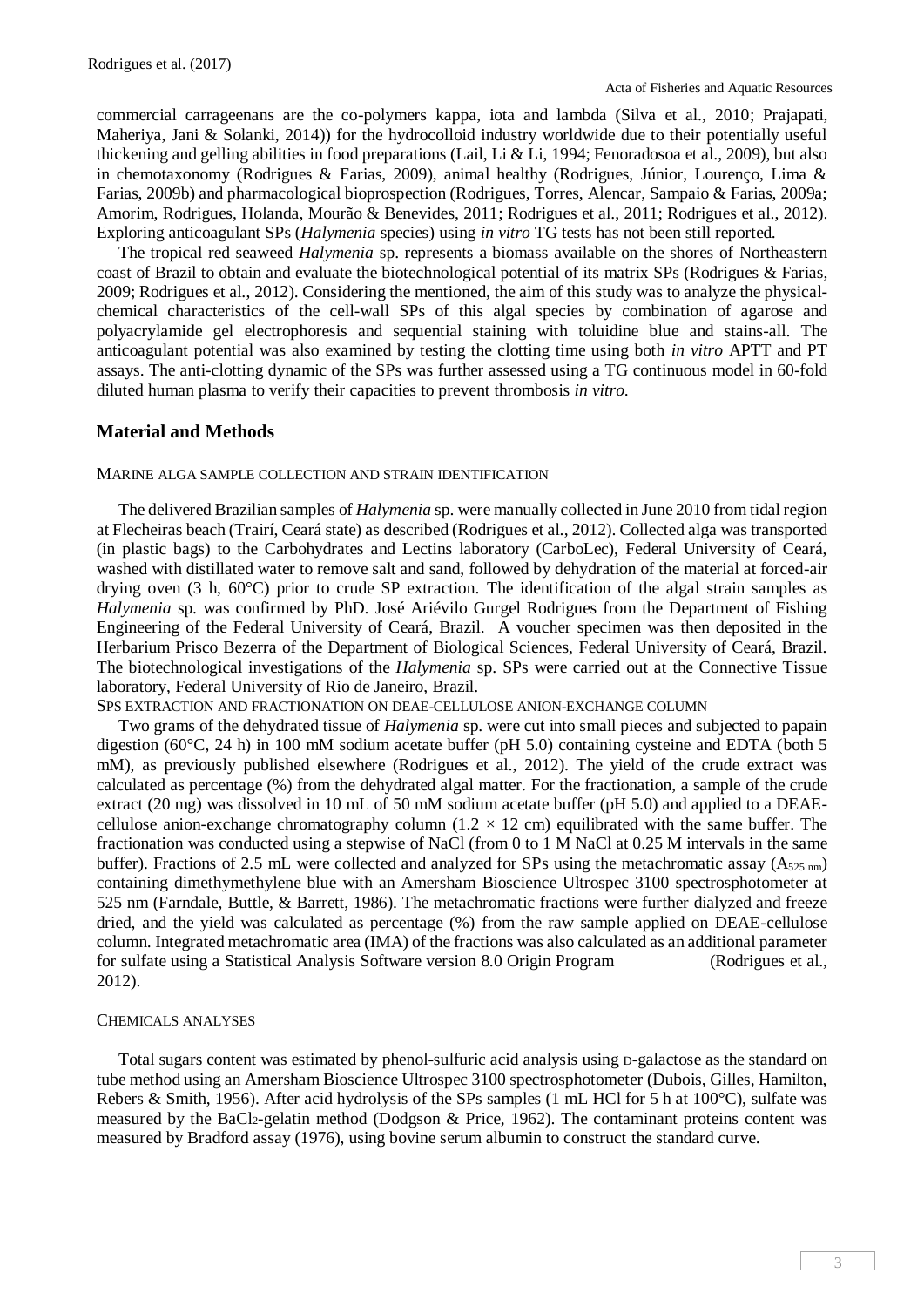#### PHYSICAL-CHEMICAL CHARACTERIZATION BY AGAROSE / POLYACRYLAMIDE GEL ELECTROPHORESES

The crude extract and its SPs fractions eluted in the DEAE-cellulose column were analyzed by 0.5% agarose gel electrophoresis according to Dietrich & Dietrich (1976). Samples of each SPs fraction (25 μg) were applied to a gel and run for 1 h at 110 V in 0.05 M 1.3 diaminopropane-acetate buffer (pH 9.0). SPs on gel were fixed with 0.1% *N*-cetyl-*NN*-*N*-trimethyl-ammonium bromide solution. After 24 h, the gel was dried and stained with 0.1% toluidine blue and discolored with an acetic acid:absolute ethanol:distilled water solution (0.1:0.45:0.45). The degree of polydispersion of the SPs was examined by comparison with the electrophoretic mobility of standard glycosaminoglycans chondroitin-6-sulfate (C-6-S), heparin sulfate (HS) and dermatan sulfate (DS).

To analyze the molecular mass distribution, the crude extract and its SPs fractions eluted in the DEAEcellulose column were also subjected to 6% polyacrylamide gel electrophoresis according to Rodrigues et al. (2016). Samples of each SPs fraction (15 μg) were applied to a 6% 1-mm-thick polyacrylamide slab gel in 0.02 M TRIS-HCl, pH 8.6, and run for 60 min at 500 mA. After 24 h, the gel was dried and stained with 0.1% toluidine blue and discolored with 0.1% acetic acid. The molecular masses of the SPs were estimated by comparison with the electrophoretic mobility of standard glycosaminoglycans chondroitin-4-sulfate (C-4-S,  $\sim$  40 kDa), chondroitin-6-sulfate (C-6-S,  $\sim$  60 kDa) and dextran sulfate (Dex,  $\sim$  8 kDa).

From these electrophoretic procedures, the detection of nonSPs from the isolated polymer samples on both agarose / polyacrylamide gels was also conducted by associated staining with Stains-All, as demonstrated for animal-matrix glycosaminoglycans (Volpi & Maccari, 2002; Salles et al., 2017).

### *IN VITRO* COAGULATION ASSAYS

#### BLOOD SAMPLES

Coagulation analyses were conducted using venous blood samples collected in citrated Vacutainer tubes containing 3.2% sodium citrate from 10 different donors (University Hospital Clementino Fraga Filho, Federal University of Rio de Janeiro), followed by centrifugation at  $2000 \times g$  for 15 min prior to tests. Normal citrated human plasma aliquots of 1 mL were frozen and stored at - 70°C until use (Rodrigues et al., 2017).

#### ACTIVATED PARTIAL THROMBOPLASTIN TIME (APTT) AND PROTHROMBIN (PT) TESTS

Fractions were assessed by both *in vitro* APTT and PT tests, using normal citrated human plasma (10 different donors, University Hospital Clementino Fraga Filho, FURJ) according to the manufacturers' specifications, for measure a possible anti-clotting effect in a coagulometer Amelung KC4A before of the *in vitro* TG assay.

For the APTT assay, a mixture of 100  $\mu$ L of plasma and different concentrations of SPs (0-1 mg mL<sup>-1</sup>) were incubated with 100 μL of APTT reagent (kaolin bovine phospholipid reagent). After 2 min of incubation at 37°C, 100 μL of 25 mM CaCl<sup>2</sup> was added to the mixtures, and the clotting time was recorded.

Regarding the PT assay, a mixture of 100  $\mu$ L of plasma and concentration of SPs (1 mg mL<sup>-1</sup>) was incubated for 1 min at 37°C. After that, 100 μL of PT reagent was added to the mixtures, and the clotting time was recorded using same coagulation equipment.

UHEP with 193 international units per mg  $(\text{IU mg}^{-1})$  of polysaccharide was used as the standard on both tests. All the tests were performed in triplicate.

## TG-BASED ASSAY

A more detailed analysis on *in vitro* coagulation was conducted with crude extract and a polysaccharidic fraction (named F II) that proved highest SPs yield. The assay was performed according to Rodrigues et al. (2016) in a microplate format, containing:  $10 \mu L$  of cephalin (contact-activator system) or thromboplastin (830 µg well-plate<sup>-1</sup>, tissue factor-activator system) + 30 µL of 0.02 M Tris HCl/PEG-buffer (pH 7.4) + 10 μL of SPs (*Halymenia* sp. Extract / Fraction F II: 0, 4.1, 41.6 and 83.3 μg well-plate<sup>-1</sup> or UHEP: 2 or 4 μg well-plate<sup>-1</sup>) + 60 µL of a solution containing 20 mM CaCl<sub>2</sub> and 0.33 mM chromogenic substrate S2238 (10:50 ratio, v:v). The *in vitro* reaction was triggered at 37°C by addition of normal human plasma (diluted 60-fold well-plate<sup>-1</sup>) (10  $\mu$ L), and the absorbance (405 nm) was recorded for 60 min (Plate reader Thermomax, America Devices). The *in vitro* inhibitory response of TG by *Halymenia* sp. SPs was determined by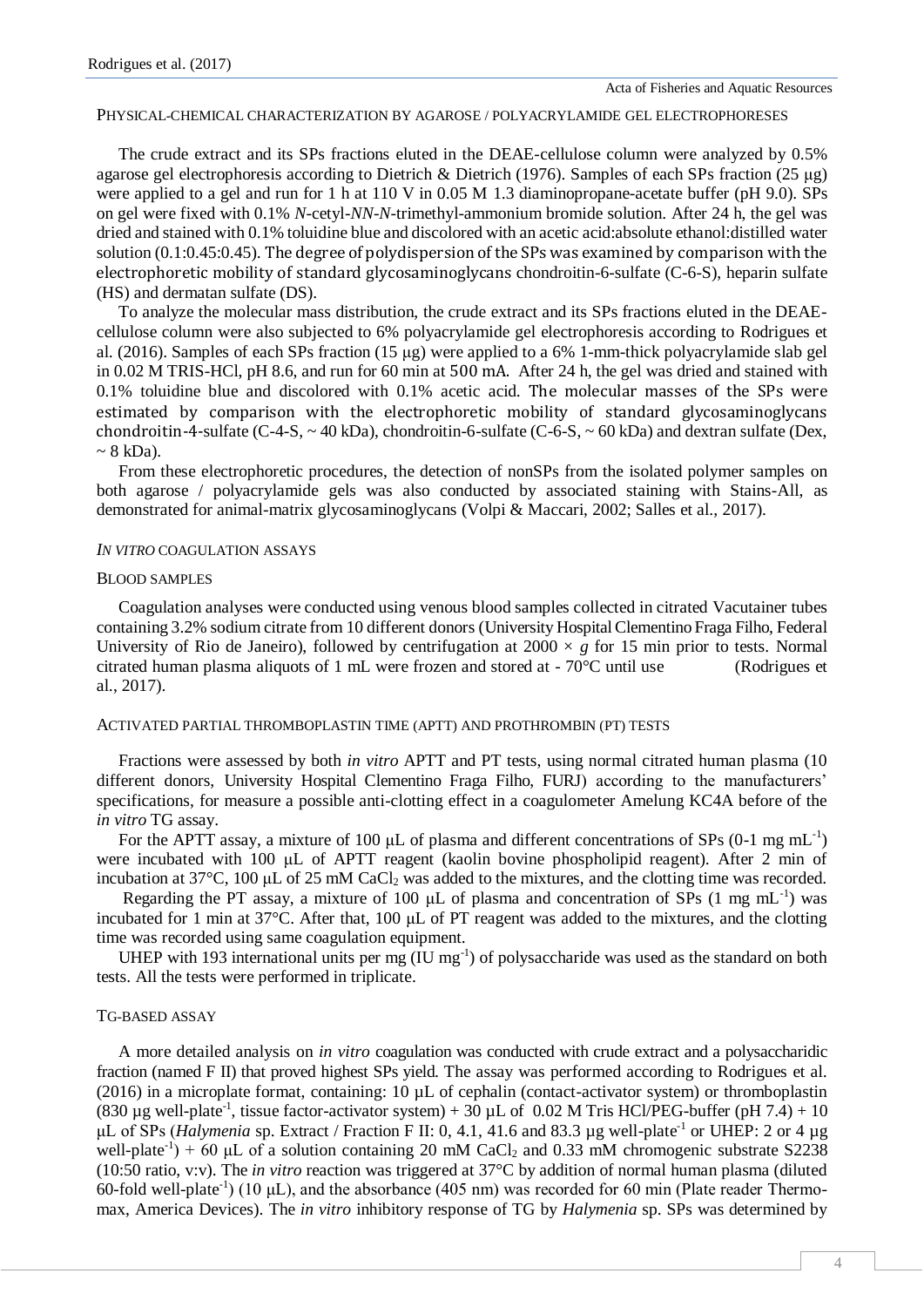peak thrombin (PTh) and time to peak (TPeak). Graphics were processed using Statistical Analysis Software version 8.0 Origin Program.

EXPRESSION OF DATA AND STATISTICAL ANALYSES

Clotting times automatically recorded from the APTT and PT assays were subsequently plotted to Statistical Analysis Software version 8.0 Origin Program. Data were expressed as mean  $\pm$  S.E.M. (n = 3) and analyzed using one-way ANOVA with subsequent *post hoc* analyses (Tukey's test) for comparison among test samples. Values indicating  $p < 0.05$  were considered as significant.

## **Results and Discussion**

In this study, the dehydrated raw matter of *Halymenia* sp. was subjected to papain incubation to obtain wall-matrix SPs. After the drying procedure, a crude SP extraction yield of 41.60% was obtained to be similar (46%) to this same algal species from a previous report of Rodrigues et al. (2012), who previously applied two drying methods (freeze-drying or forced-air drying oven) revealing an important difference in yield between them of 19.05%. Highly significant differences in yield of *Halymenia* species SPs (from 15 to 47.14%) occur depending on the extraction technique (Fenoradosoa et al., 2009; Rodrigues, Torres, Alencar, Sampaio & Farias, 2009a; Amorim, Rodrigues, Holanda, Mourão & Benevides, 2011).

The compositional analysis of sulfate and total sugars of the *Halymenia* sp. crude SP showed levels of 35.3 and 61.4%, respectively. These values were in concordance to the crude SPs (17.89-33.38% sulfate and 60.26-64.50% total sugars) extracted from commercially-important carragenophytes (Silva et al., 2010) and other *Halymenia* species (44-53.8% sulfate and 45% total sugars) (Lail, Li & Li, 1994; Fenoradosoa et al., 2009; Amorim, Rodrigues, Holanda, Mourão & Benevides, 2011).

On the basis of the proteins analysis, there was no contamination from the analyzed raw sample (Rodrigues et al., 2011; Rodrigues et al., 2016), since significant levels of proteins can occur in the seaweeds cell-wall (Kloareg & Quatrano, 1988; Pomin & Mourão, 2008; Amorim, Rodrigues, Holanda, Mourão & Benevides, 2011) influencing on the quality of the SPs for their use as food additives in the phycocolloid industry (Prajapati, Maheriya, Jani & Solanki, 2014; Paula et al., 2015). Collectively, results implied that the *Halymenia* sp. crude SP showed similar composition during comparisons with the commercial SPs (Silva et al., 2010; Prajapati, Maheriya, Jani & Solanki, 2014).

## ANALYSIS OF THE SPS BY DEAE-CELLULOSE CONTRASTS WITH PREVIOUSLY PUBLISHED FINDINGS

Anion-exchange chromatography on a DEAE-cellulose column was employed for the *Halymenia* sp. crude SP separation, and the representative profile is shown in figure 1.



**Figure 1**. Separation of the SPs from *Halymenia* sp*.* by DEAE-cellulose. Fractions were collected and checked by metachromasy using 1,9-dimethylmethylene blue (■—■). (-) NaCl concentration.

On elution with increasing molarities of NaCl, the matrix SPs showed three major fractions (F I, F II and F III) at 0.5, 0.75 and 1 M of NaCl, respectively, according to the metachromasy assay produced by marine glycans (Rodrigues et al., 2011; Rodrigues etal., 2012; Rodrigues et al., 2017), as a result of the presence of sulfate groups in their chemical structures displaying complex-binding capacities (Farndale, Buttle & Barrett, 1986). Observations did not support the profile previously found for those samples of *Halymenia*  sp. collected from the same beach by Rodrigues et al. (2012), who fractionated its crude SP by DEAE-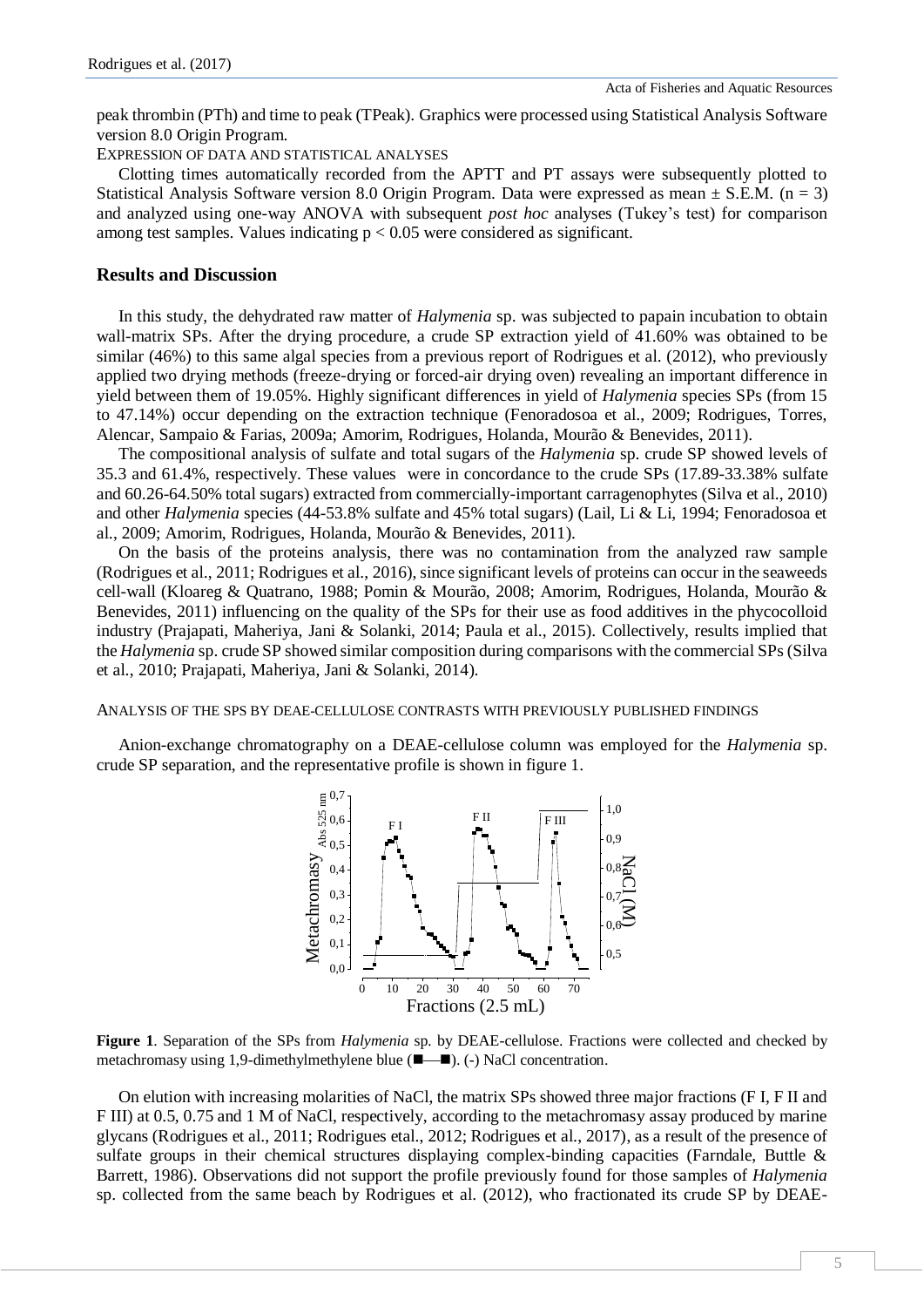cellulose procedure, where the column-bound marine SPs were eluted stepwise with 0.5, 0.75, 1.00 and 1.25 M NaCl. The 0.75 M NaCl fraction had highest metachromasy based on test sample.

The DEAE-cellulose chromatogram exhibited fractions with pronounced peaks of absorbance almost equal among them (Figure 1), although with differences in their IMAs, whose respective values were 44.55 (F I), 40.22 (F II) and 14.45% (F III) (Table 1). The total IMA of the fractions F I and F II, eluted with 0.5 and 0.75 M NaCl, respectively, corresponded to be 1.42-fold higher than that found in this taxon by Rodrigues et al. (2012).

**Table 1.** IMA, yield and composition of the SPs fractions obtained by ion-exchange chromatography (DEAE-cellulose) from the red seaweed *Halymenia* sp.

|          |              |                  |                | Chemical analyses (%) |                     |                             |                             |
|----------|--------------|------------------|----------------|-----------------------|---------------------|-----------------------------|-----------------------------|
| Fraction | NaCl $(M)^a$ | IMA <sup>b</sup> | Yield $(\%)^c$ | Sulfate <sup>d</sup>  | Total               | Total                       | $\mathrm{CPs}^{\mathrm{g}}$ |
|          |              |                  |                |                       | sugars <sup>e</sup> | sugars/sulfate <sup>f</sup> |                             |
| FΙ       | 0.50         | 44.55            | 33.30          | 31.63                 | 49.31               | 1.55                        | $\ast$                      |
| FП       | 0.75         | 40.22            | 59.30          | 35.12                 | 62.77               | 1.90                        | $\ast$                      |
| F III    | .00.         | 14.45            | 6.00           | 20.34                 | 30.02               | 1.47                        | ∗                           |

a - NaCl concentration; b - Integrated metachromatic area determined from the Statistical Analysis Software version 8.0 Origin Program; c - Yield calculated as the percentage from a sample of extract applied on DEAE-cellulose column; d - Dosage by Dodgson & Price (1976)' method using NaSO<sup>3</sup> as standard; e - Dosage by Dubois, Gilles, Hamilton, Rebers & Smith (1956)' method using D-galactose as standard; f - Total sugars/sulfate ratio; g - Dosage by Bradford (1976)' method using bovine serum albumin (- not detected); \* Not detected.

Comparing among SPs fractions, the yield and composition corroborated with the IMA values as also listed in table 1. Regarding the fractions F I and F II, eluted at the beginning of the stepwise, they accounted for more than 90% of the total SPs recovered from the column, with yield about 2-fold higher than that obtained under same analytical condition by Rodrigues et al. (2012). While the SPs retained in the column eluted with 1.00 M NaCl (F III) showed more relatively low levels of yield (6%), sulfate (20.34%) and total sugars (30.02%) as reinforced by IMA (14.45%) calculated from the chromatogram (Figure 1).

As already revealed for the *Halymenia* sp. crude extract, the protease treatment confirmed its efficiency for algal protein digestion to improve the purity of the SPs based on Rodrigues et al. (2016). It allowed us also to confirm that the SPs fractions from this seaweed exhibited to be of heterogeneous composition as revealed by total sugars/sulfate ratio (Table 1), as typical characteristics of SPs from seaweeds (Pomin & Mourão, 2008; Quinderé et al., 2014; Mourão, 2015). Taking with literature data, the observed differences among the relative number of fractions during comparisons with the study of Rodrigues et al. (2012) could be attributed to the biosynthesis of the algal concerning its cell-wall SPs in the medium where it was collected as a result of the ecophysiological growth conditions (Cardozo et al., 2007; Prajapati, Maheriya, Jani & Solanki, 2014).

PHYSICAL-CHEMICAL CHARACTERIZATION BY ELECTROPHORETIC TECHNIQUES ASSOCIATED WITH TOLUIDINE BLUE AND STAINS-ALL WOULD ALSO REVEAL NONSPS

In order to visualize the presence of complex glycans in the *Halymenia* sp. SPs preparations, the physicalchemical features by agarose gel and polyacrylamide gel electrophoreses were also evaluated in the current study. Comparing between procedures, the analyses revealed the occurrence of complex glycans for all the examined polymer samples, after sequential staining with toluidine blue and stains-all with basis on standard glycosaminoglycans (Figure 2) (Volpi & Maccari, 2002).

Staining of the *Halymenia* sp. SPs, after their migration by both electrophoretic techniques, with the cationic dye toluidine blue revealed metachromasy due to interaction with the negatively charged groups (S=O) present in the structural composition of the glycans (Leite et al., 1998; Rodrigues, Torres, Alencar, Sampaio & Farias, 2009a; Rodrigues et al., 2016). For the system in agarose gel made of 1,3 diaminopropane buffer (Figure 2Aa), the electrophoretic mobility of the crude extract and its fractions revealed single component, coincident and strong metachromasy co-migrating as HS (Rodrigues, Vanderlei, Quinderé, Fontes & Benevides, 2010). Except fraction F III, which it was highly polydisperse exhibiting relatively low metachromatic property within all the analyzed fractions, showing mobility close to DS (Rodrigues et al., 2011).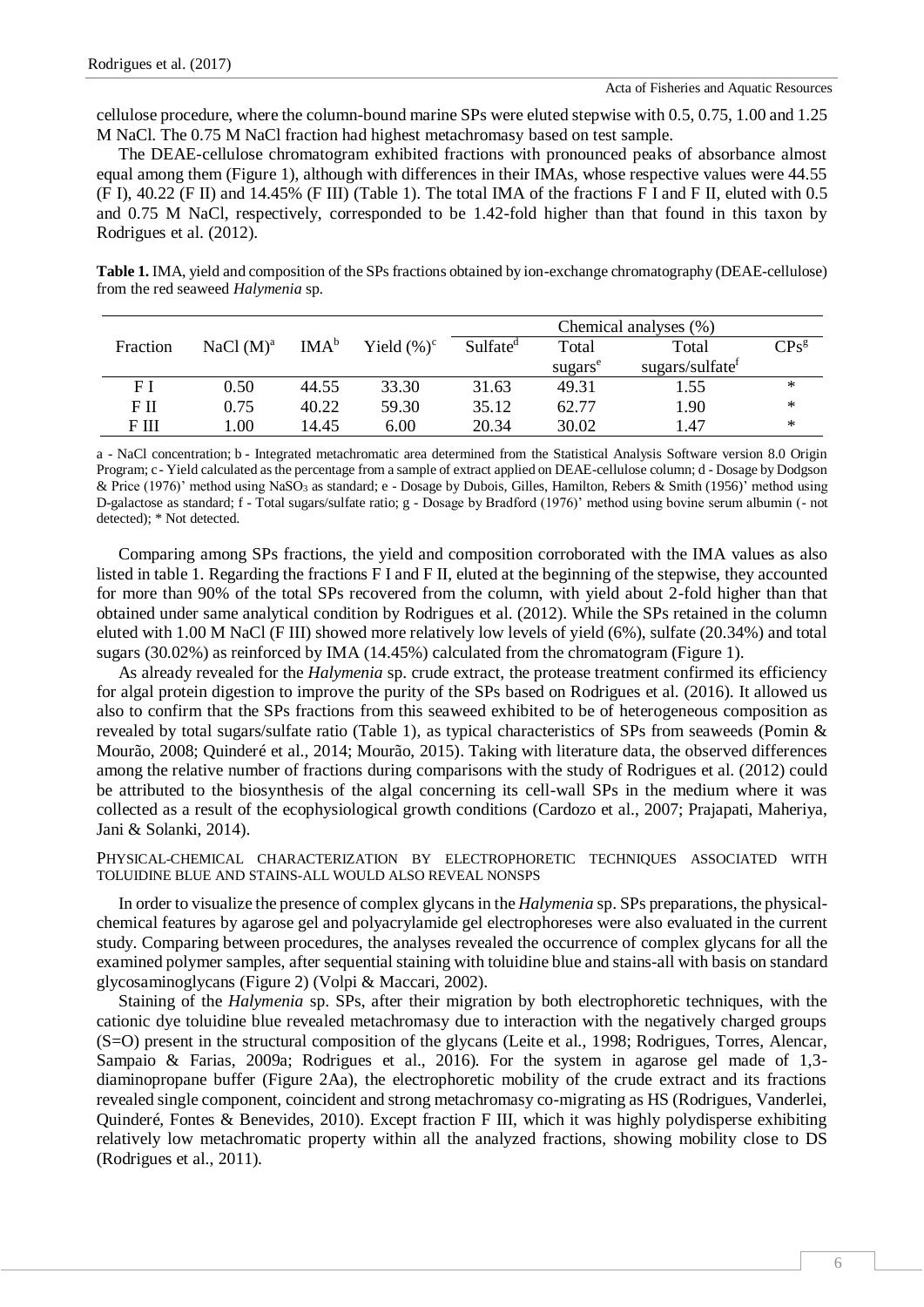

**Figure 2**. Electrophoreses in agarose gel (A and B) and polyacrylamide (C and D) gel of the SPs isolated from the red seaweed *Halymenia* spp.. Extract and fractions (F I, F II and F III) and standard glycosaminoglycan chondroitin-4 sulfate (C-4-S, 40 kDa), chondroitin-6-sulfate (C-6-S, 60 kDa), dextran sulfate (DexS, 8 kDa) and unfractionated heparin (UHEP, 14 kDa,) present on gels were stained with 0.1% toluidine blue (*a*) or Stains-All (*b*).

As seen, the degree of charge density and the polydispersion of the *Halymenia* sp. SPs did not show the expected (Rodrigues et al., 2012) because of a different structural conformation or charge/mass ration of these compounds (Dietrich & Dietrich, 1976) examined in this study, as verified by staining pattern of the polysaccharides individualized according to stepwise of NaCl (Figures 1 and 2Aa) in coherency with their respective sulfate contents (Table 1), which supported the agarose analysis (Rodrigues, Vanderlei, Quinderé, Fontes & Benevides, 2010). On the basis these current findings, studies on the focus molecular deserve be better interpreted in chemotaxonomy of the *Halymenia* genus (Lail, Li & Li, 1994; Rodrigues & Farias, 2009).

Regarding the polyacrylamide procedure (Figure 2Ca), the samples of high molecular weight SPs fractions (> 100 kDa) revealed as heterogeneous systems similar to other SPs from algae (Pomin, 2012; Mourão, 2015; Rodrigues et al., 2017), although presenting certain electrophoretic mobilities with the standard glycosaminoglycan on a comparative basis; therefore, requiring a more refined study regarding their molecular masses by chromatographic techniques (Fenoradosoa et al., 2009; Prajapati, Maheriya, Jani & Solanki, 2014).

The combined treatment with toluidine blue and stains-all considerably improved the visualization of complex polysaccharides (crude extract, fractions and standards) on both agarose and polyacrylamide gels. As indicated in figures 2Bb and 2Db, especially for the 1 M NaCl fraction (F III) showing lowest yield value (Table 1), it was revealed glycans (mainly nonSPs) at a level greater than after staining with toluidine blue alone from the polysaccharidic preparations (Figures 2Aa and 2Ca) and the formation of these stable complexes could involve the spatial arrangement of the polysaccharides (Volpi & Maccari, 2002).

Studies on the determination of the main structural features of complex SPs from *Halymenia* species revealed highly pyruvylated polysaccharides predominantly composed of 3-linked β-D-galactopyranoses and 4-linked α-D/L-galactopyranoses having minor amounts of 3,6-anhydrogalactopyranoses (Lail, Li & Li, 1994; Fenoradosoa et al., 2009). Thermal behavior analysis implied to conformational changes, mechanisms of intermolecular aggregations and intramolecular reorganizations of the polysaccharide (Lail, Li & Li, 1994).

On a basis of application, the combined methodology using toluidine blue and stains-all staining would suggest us to examine the course of extraction of biotechnologically-important algae SPs to quality control of complex carbohydrates-based products (Prajapati, Maheriya, Jani & Solanki, 2014; Paula et al., 2015) in the direct visualization of polymeric contaminants, presents even in small quantities, with great sensitivity, such as carboxylated in glycans (Volpi & Maccari, 2002).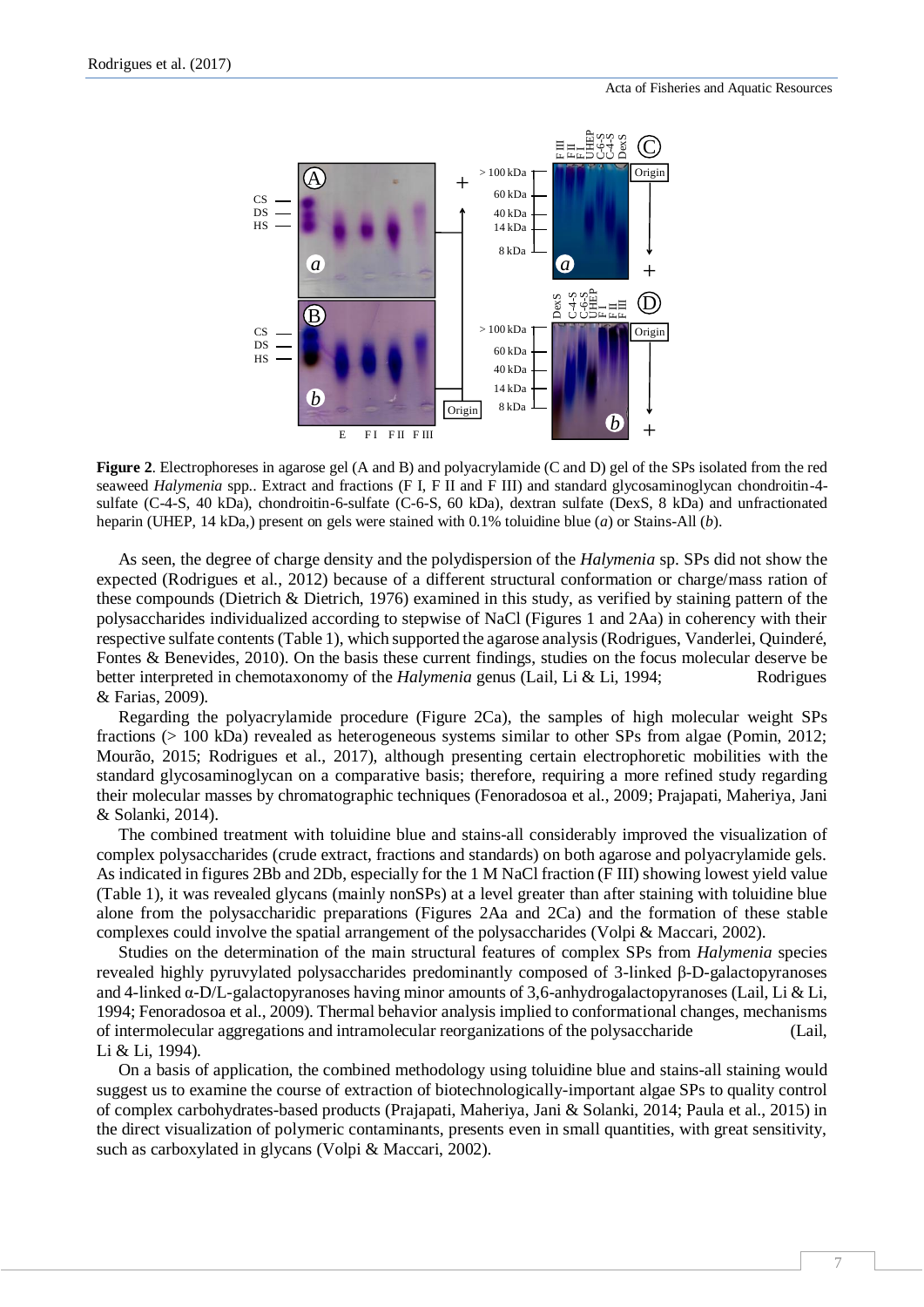THE DETECTION LIMIT FOR THE DETERMINATION OF ANTICOAGULANT POTENTIAL (*HALYMENIA* SP. SPS) IS AT LEVEL GREATER USING A TG SYSTEM THAN CLASSICAL APTT AND PT ASSAYS

It was initially measured both *Halymenia* sp. SPs APTT and PT effects in normal human plasma treated with different sample concentrations using UHEP (193 IU mg<sup>-1</sup>) as a reference. APTT assay showed that extract and fractions displayed intrinsic coagulation pathway inhibitions (concentration-dependent) since the values were extended compared with those of the control without SPs (33.37  $\pm$  0.13 s) (p < 0.05) (Figure 3A) (Rodrigues, Torres, Alencar, Sampaio & Farias, 2009a; Silva et al., 2010; Amorim, Rodrigues, Holanda, Mourão & Benevides, 2011).

The anticoagulant profiles confirmed those reported by Rodrigues et al. (2012) as for SPs fractions isolated from *Halymenia* sp.; likewise, higher concentrations of algal SPs were required to double APTT vs. control, whereas the UHEP APTT values still revealed anticoagulation in a minimum concentration of 2.5  $\mu$ g mL<sup>-1</sup> (38.80  $\pm$  0.14 s), as expected using the respective coagulation model (Rodrigues et al., 2017; Salles et al., 2017).

The actions of the crude extract was about 2.48-fold more potent  $(19.6 \text{ IU mg}^{-1})$  than fraction F II  $(7.88 \text{ V/m})$ IU mg<sup>-1</sup>), which contained highest level of sulfate and total sugars/sulfate ratio among the fractions (Table 1 and Figure 2A). This evidenced that the actions of these molecules on APTT test were linked to the degree of sulfation and charge density of the SPs since the fractions F I and F III had comparatively lower APTT effects (3.96 and 2.04 IU mg<sup>-1</sup>, respectively) ( $p < 0.05$ ) based on control sample without SPs (Rodrigues et al., 2011; Pomin, 2012; Mourão, 2015).



**Figure 3**. Effect of different concentrations of SPs from the red seaweed *Halymenia* sp. on APTT (A) and on cephalintriggered TG in 60-fold diluted human plasma using chromogenic method by a continuous detection system after 60 min at 37 °C (extract - E (B) and fraction - F II (C)).

These significant differences could also be the result of the variable presence of carboxylated groups in the chemical structures of these glycans (Figures 2B and D), leading to a relevant impact on their anticoagulant effects (Pomin & Mourão, 2008). No clot inhibition was recorded in the PT assay when plasma was treated with crude extract and fractions  $(1 \text{ mg mL}^{-1})$  compared with UHEP (data not shown), suggesting that the SPs from *Halymenia* sp. did not affect the extrinsic coagulation pathway factors (Rodrigues, Vanderlei, Quinderé, Fontes & Benevides, 2010; Dantas-Santos et al., 2012).

Since the extract and fraction F II had higher anticoagulant effects (Figure 3A), they were further analyzed on an *in vitro* TG continuous system using 60-fold diluted human plasma to examine their *in vitro* anticoagulant dynamics because the limited values proved by APTT and PT methods (Castoldi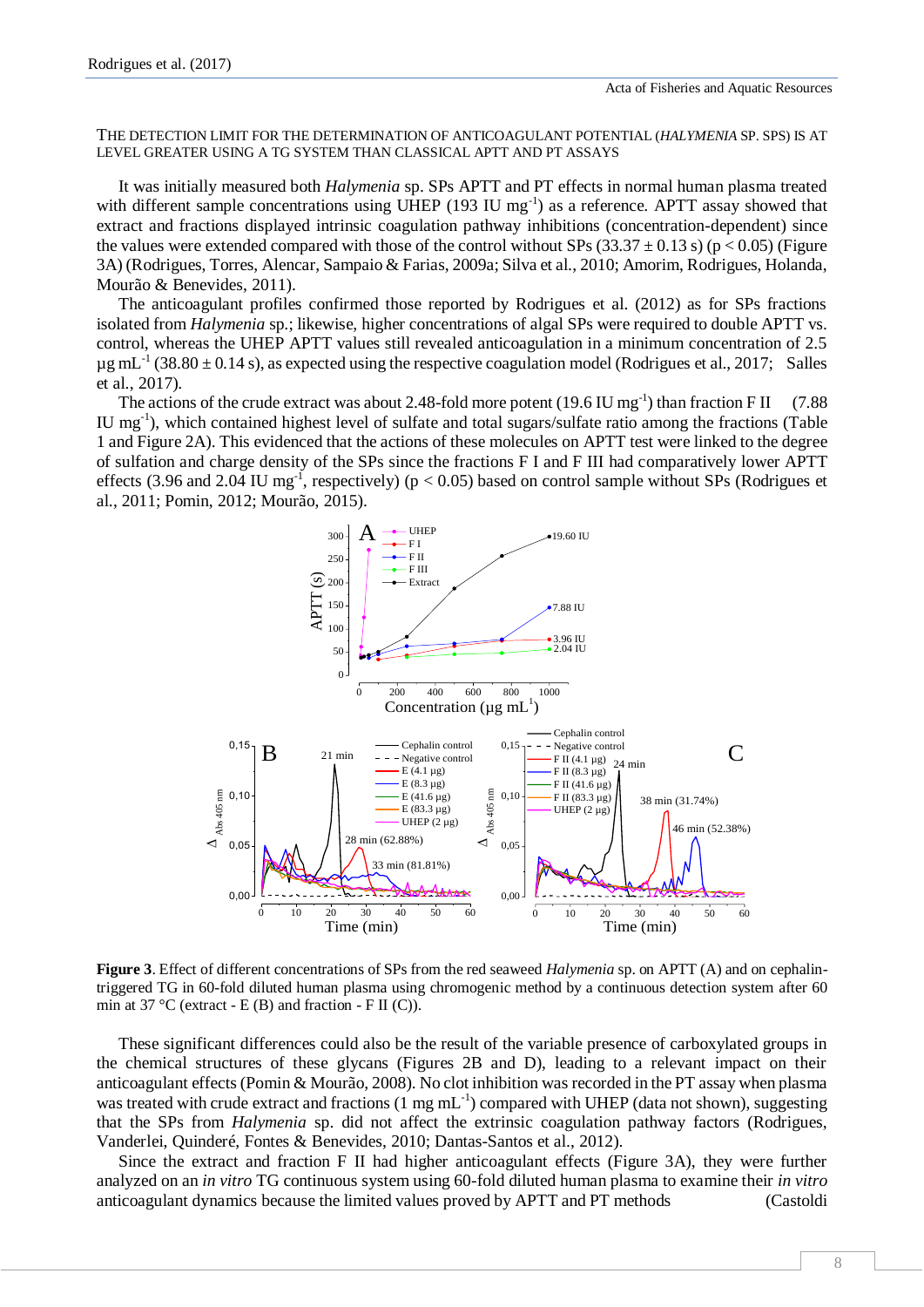& Rosing, 2011).

Thrombin formed in plasma after stimulation by cephalin or thromboplastin was continually recorded for 60 min at 37 °C and the inhibitory potency of TG by *Halymenia* sp. SPs added to plasma was determined by PTh and TPeak (Rodrigues et al., 2016). Both extract and fraction F II concentration-dependently decreased intrinsic pathway TG and their effects are shown in figures 3B and 3C, respectively, as observed by the maximum absorbance of amydolytic activity of thrombin in control plasma *in vitro* that decayed until a plateau was reached at 21-24 min of TPeak (Mourão et al., 2001; Rodrigues et al., 2016; Salles et al., 2017).

Higher concentrations of *Halymenia* sp. SPs than that of UHEP on weight basis were required to achieve the total inactivation of TG under our experimental conditions as observed by PTh and TPeak parameters, where an amount of SPs at least 20-fold higher than UHEP was used, similar to other marine SPs displaying *in vitro* TG inhibition (Nishiro, Fukuda, Nagumo, Fujihara & Kaji, 1999; Mourão et al., 2001; Rodrigues et al., 2017). Results also indicated that the algal SPs preferentially inhibited the TG induced by cephalin than that after extrinsic one (data not shown); therefore, exhibiting differential results on both coagulation pathways to prevent thrombin formation *in vitro* (Nishiro, Fukuda, Nagumo, Fujihara & Kaji, 1999). As expected, UHEP (at low amounts) completely suppressed TG because it has antithrombin-binding pentasaccharide sequence (Nader et al., 2001) with ability to inhibit thrombin activity on both pathways in plasma (Rodrigues et al., 2017; Salles et al., 2017).

The anticoagulant mechanism of the UHEP does not occur in other SPs-rich sources to displays inhibitory action on the blood coagulation by antithrombin, and by preventing the formation of the factor X- and prothrombin-activating complexes (Pomin, 2012; Mourão, 2015). Amorim, Rodrigues, Holanda, Mourão & Benevides (2011) revealed that a crude SP extracted from the red seaweed *Halymenia floresia* showed heparin cofactor II-mediated thrombin inhibition. SPs from seaweeds have anticoagulant mechanisms distinct from that of UHEP leading to differential levels of action on the coagulation according to their structures (Glauser et al., 2009; Pomin, 2012; Quinderé et al., 2014). Thus, a more refined analysis of the *Halymenia* sp. SPs was performed here using a TG method than conventional APTT and PT tests, which are of limited values to reflect the initiation phase of coagulation (Castoldi & Rosing, 2011).

In this study, crude extract and fraction F II exerted inhibitions of TG by intrinsic pathway positively related with the sulfation pattern of the SPs (Table 1) contrasting with others studies that suggested stereospecific features of the SPs to modify TG (Rodrigues et al., 2017; Salles et al., 2017). This role induced more than 50% inhibition of TG in *Halymenia* sp. crude extract-treated plasma even at concentrations of 4.1 and 8.3 µg, but not in terms of their molecular mass distribution since the chemical structures of the glycans were not modified after proteolytic extraction as verified by polyacrylamide analysis (Figures 2C and 2D) and helped in solubility of the SPs for use in the coagulation assays (Rodrigues et al., 2017; Salles et al., 2017). A significant reduction in the molecular size of the marine glycans could lead to a plasma TG differential inhibition response level (Rodrigues et al., 2016).

Overall, our observations suggested like carrageenans (kappa, iota and lambda)-type algae SPs that show mechanism of action via thrombin inhibition dependent on the degree of sulfation (Cardozo et al., 2007; Prajapati, Maheriya, Jani & Solanki, 2014). These three types of co-polymers differ at level of sulfate groups on their structures, having positive impact on their anticoagulant actions, when analyzed by classical APTT assay (Silva et al., 2010). Algae of the genus *Halymenia* are sources in lambda-type carrageenan molecules (Lail, Li & Li, 1994; Fenoradosoa et al., 2009), a chemical class that has potential as food additives due to its pronounced rheological properties (Prajapati, Maheriya, Jani & Solanki, 2014). On a biotechnological perspective, studies focusing on the structure-function relationships of the *Halymenia* sp. SPs are still required on the blood coagulation system.

# **Conclusion**

The red seaweed *Halymenia* sp. changes its polysaccharide content depending on the collection period, expressing complex glycans of high molecular mass (> 100 kDa) capable of more accurately modulating a thrombin generation model in 60-fold diluted human plasma than classical coagulation methods, although with lesser inhibitory potential than unfractionated heparin. The potential of *Halymenia* sp. as an anticoagulant polysaccharides source to prevent thrombosis *in vitro* is dependent of the sulfation pattern and the use this species for variable applications in industry could be better recognized in studies future.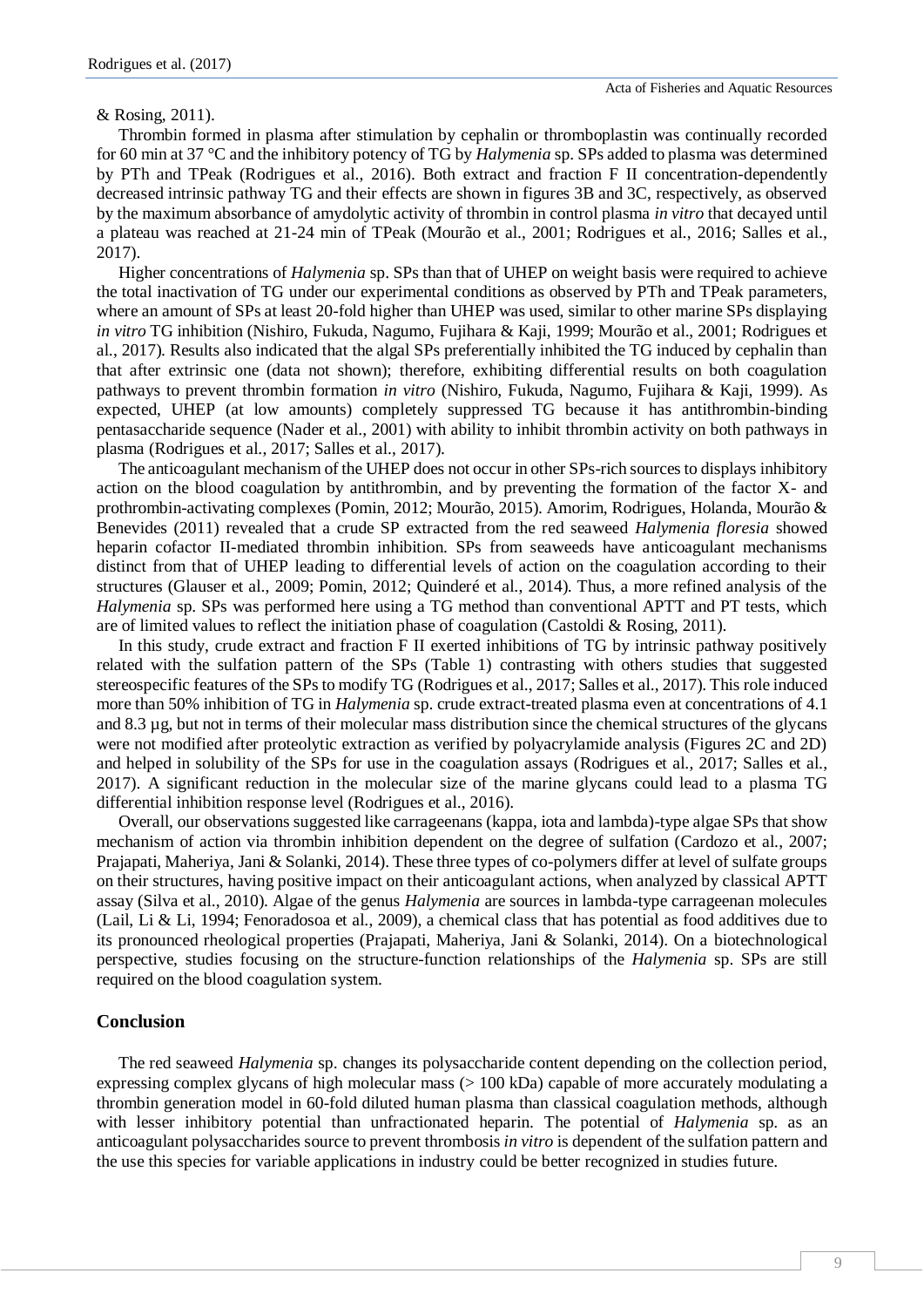# **References**

- Amorim, R. C. N., Rodrigues, J. A. G., Holanda, M. L., Mourão, P. A. S. & Benevides, N. M. B. (2011). Anticoagulant properties of a crude sulfated polysaccharide from the red marine alga *Halymenia floresia* (Clemente) C. Agardh. *Acta Sci. Bil. Sci*., 33(2): 255-261.
- Aquino, R.S., Landeira-Fernandez, A.M., Valente, A.P., Andrade, I.R. & Mourão, P.A.S. (2005). Occurrence of sulfated galactans in marine angiosperms: evolutionary implications. *Glyc.*, 5(1): 11-20.
- Bradford, M. M. (1976). A rapid and sensitive method for the quantification of microgram quantities of protein utilizing the principle of protein-dye binding. *Anal. Biochem.*, 72(1-2): 248-254.
- Cardozo, K. H. M., Guaratini, T., Barros, M. P., Falcão, V. R., Tonon, A. P., Lopes, N. P., Campos, S., Torres, M. A., Souza, A. O. & Pinto, E. (2007). Metabolites from algae with economical impact. *Comp. Biochem. Physiol. Part C – Toxicol. Pharmacol.*, 146(102): 60-78.
- Chang, C. W., Lur, H. S., Lu, M. K. & Cheng, J. J. (2013). Sulfated polysaccharides of *Amillariella mellea* and their anti-inflammatory activities via NF-κB suppression. *Food Res. Inter.*, 54(1): 239-245.
- Castoldi, E. & Rosing J. (2011). Thrombin generation tests. *Throm. Res.*, 127(suppl.3): S21-S25.
- Dantas-Santos, N., Gomes, D. L., Costa, L. S., Cordeiro, S. L., Costa, M. S. S. P., Trindade, E. S., Chavichiolo, C. R., Scortecci, K. C., Leite, E. L. & Rocha, H. A. O. (2012). Freschwater plants synthesize sulfated polysaccharides: Heterogalactans from water hycinth (*Eicchornia crassipes*). *Inter. J. Mol. Sci.*, 13(1): 961-976.
- Dietrich, C. P. & Dietrich, S. M. C. (1976). Electrophoretic behaviour of acidic mucopolysaccharides in diamine buffers. *Anal. Biochem.*, 70(2): 645-647.
- Dodgson, K. S. & Price, R. G. (1962). A note on the determination of the ester sulfate content of sulfated polysaccharides. *Biochem. J.*, 84(1): 106-110.
- Dubois, M., Gilles, K. A., Hamilton, J. K., Rebers, P. A. & Smith, F. (1956). Colorimetric method for determination of sugars and related substances. *Anal. Chem.*, 28(3): 350-356.
- Farndale, R. W., Buttle, D. J. & Barrett, A. J. (1986). Improved quantitation and discrimination of sulphated glycosaminoglycans by use of dimethylmethylene blue. *Biochim. Biophys. Acta*, 883(2): 173-177.
- Fenoradosoa, T. A., Delattre, C., Laroche, C., Wadouachi, A., Dulong, V., Picton, L. ... Michaud, P. (2009). Highly sulphated galactan from *Halymenia durvillei* (Halymeniales, Rhodophyta), a red seaweed of Madagascar marine coasts. *Inter. J. Biol. Macromol.*, 45(2): 140-145.
- Glauser, B. F., Rezende, R. M., Melo, F. R., Pereira, M. S., Fransischetti, I. M. B., Monteiro, R. Q., Rezaie, A. R. & Mourão, P. A. S. (2009). Anticoagulant activity of a sulfated: Serpin-independent effect and specific interaction with factor Xa. *Throm. Haem.*, 102(6): 1183-1193.
- Kloareg, B. & Quatrano, R. S. (1988). Structure of the cell wall of marine algae and ecophysiological functions of matrix polysaccharides. *Ocean. Mar. Biol. Ann. Rev.*, 26(1): 259-315.
- Lail, M. F., Li, C. F. & Li, C. Y. (1994). Characterization and thermal behavior of six sulphated polysaccharides from seaweeds. *Food Hydrocoll.*, 8(3-4): 215-232.
- Leite, E. L., Medeiros, M. G. L., Rocha,H. A. O., Farias, G. G. M., Silva, L. F., Chavante, S. F., Abreu, L. D., Dietrich, C. P. & Nader, H. B. (1998). Structure and pharmacological activities of a sulfated xylofucoglucuronan from the alga *Spatoglossum schröederi*. *Plant Sci*., 132(2): 215-228.
- Mourão, P. A. S., Boisson-Vidal, C., Tapon-Bretaudière, J., Drouet, B., Bros, A. & Fischer, A. M. (2001). Inactivation of thrombin by a fucosylated chondroitin sulfate from Echinoderm. *Throm. Res.*, 102(2): 167-176.
- Mourão, P. A. S. (2015). Perspective on the use of sulfated polysaccharides from marine organisms as a source of new antithrombotic drugs. *Mar. Drugs*, 13(5): 2770-2784.
- Nader, H. B., Pinhal, M. A. S., Baú, E. C., Castro, R. A. B., Medeiros, G. F., Chavante, S. F., Leite, E. L., Trindade, E. S., Shinjol, S. K., Rocha, H. A. O., Tersariol, I. L. S., Mendes, A. & Dietrich, C. P. (2001). Development of new heparin-like compounds and other antithrombotic drugs and their interactions with vascular endothelial cells. *Braz. J. Med. Biol. Res.*, 34(6): 699-709.
- Nishino, T., Fukuda, A., Nagumo, T., Fujihara, M. & Kaji, E. (1999). Inhibition of the generation of thrombin and factor Xa by a fucoidan from the brown seaweed *Ecklonia kurome*. *Throm. Res.*, 96(1): 37-49.
- Paula, G. A., Benevides, N. M. B., Cunha, A. P., Oliveira, A. V., Pinto, A. M. B., Morais, J. P. S. & Azeredo, H. M. C. (2015). Development and characterization of edible films from mixtures of κ-carrageenan, ιcarrageenan, and alginate. *Food Hydrocoll.*, 47(1): 140-145.